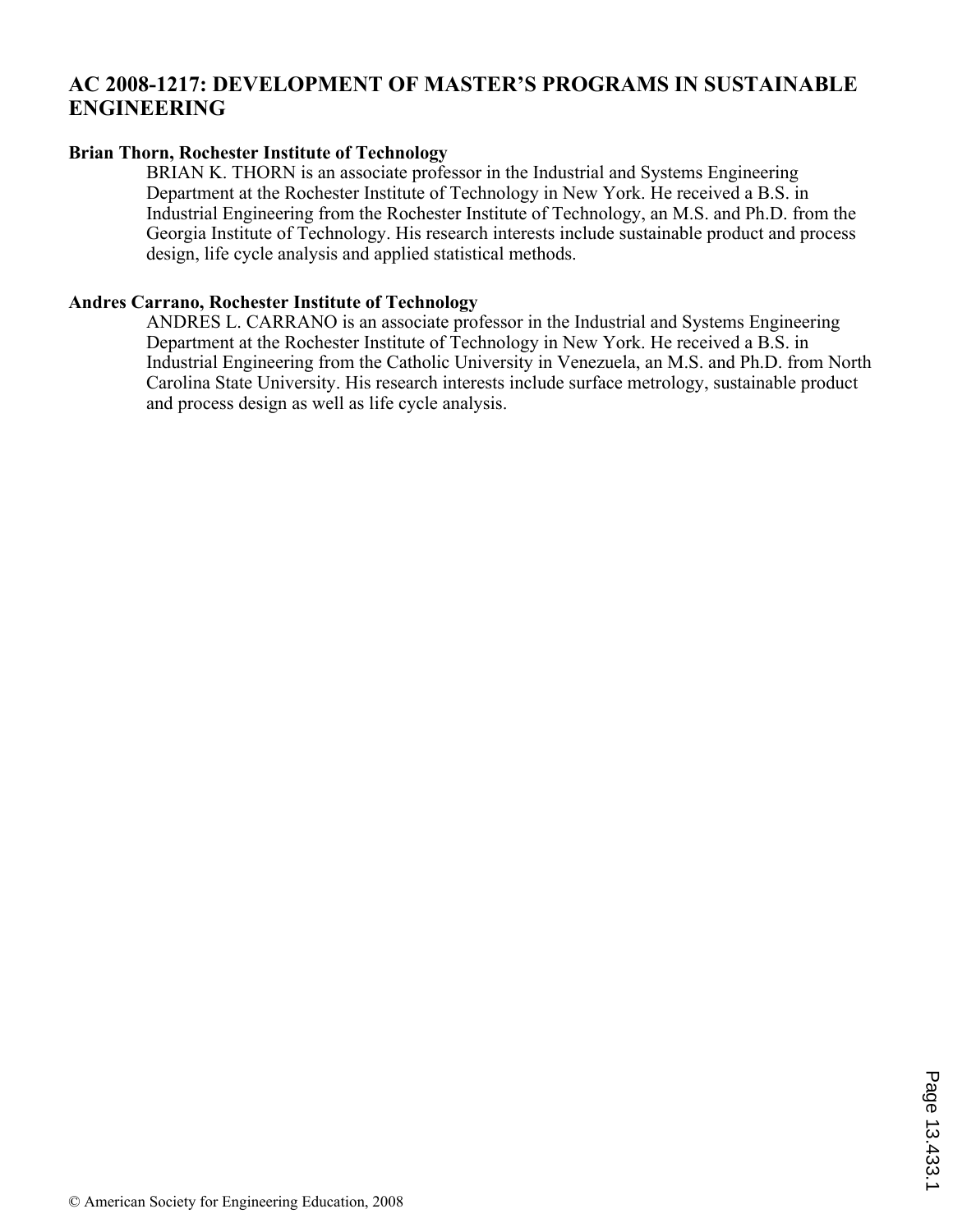# **Development of Master's Programs in Sustainable Engineering at the Rochester Institute of Technology**

#### **Abstract**

During the 2006-2007 academic year, a team of faculty from the Kate Gleason College of Engineering developed a proposal for a pair of Master's programs (a Master of Science program and a Master of Engineering proposal) in the field of Sustainable Engineering. Sustainable Engineering has been described as "engineering for human development that meets the needs of the present without compromising the ability of future generations to meet their own needs" [3]. Both programs are multidisciplinary in nature and include coursework from the disciplines of Industrial and Systems Engineering, Mechanical Engineering, Civil Engineering Technology, and Public Policy. The programs offer students the flexibility to develop 'tracks' in their program of study which would permit deeper immersion in domains such as renewable energy systems, systems modeling and analysis, product design, etc. Student interest in the programs has been very favorable. This paper describes the context at RIT from which the idea for these programs arose, the program development process that was followed, and the structure of the two programs.

#### 1. Background

Efforts to reform engineering education over the past two decades have met with limited success. Although some engineering programs have effectively addressed a new vision for engineering pedagogy, the National Academy of Sciences [9] and the National Research Council [10, 11] have identified several problematic attributes in engineering education. In particular, engineering programs have been criticized for their inability to effectively integrate multiple engineering and non-engineering disciplines in solving today's complex science and technology problems.

Nowhere is the appreciation of the technical and non-technical aspects of the engineering field more appropriate than in problem domains related to "sustainability". Interest in sustainability and related issues continues to grow nationally as well as internationally. A sustainable economy is one that can meet the needs of the present without compromising the ability of future generations to meet their own needs [13]. Moving an economy toward the goal of sustainability presents myriad challenges for all professions, especially business and engineering. As we move forward in the  $21<sup>st</sup>$  century, the problems associated with delivering society's goods and services using traditional, non-sustainable practices will become more apparent, and the value of more environmentally and socially responsible approaches to meeting society's needs will become increasingly evident. Engineers and managers must be equipped to become environmental leaders and decision makers.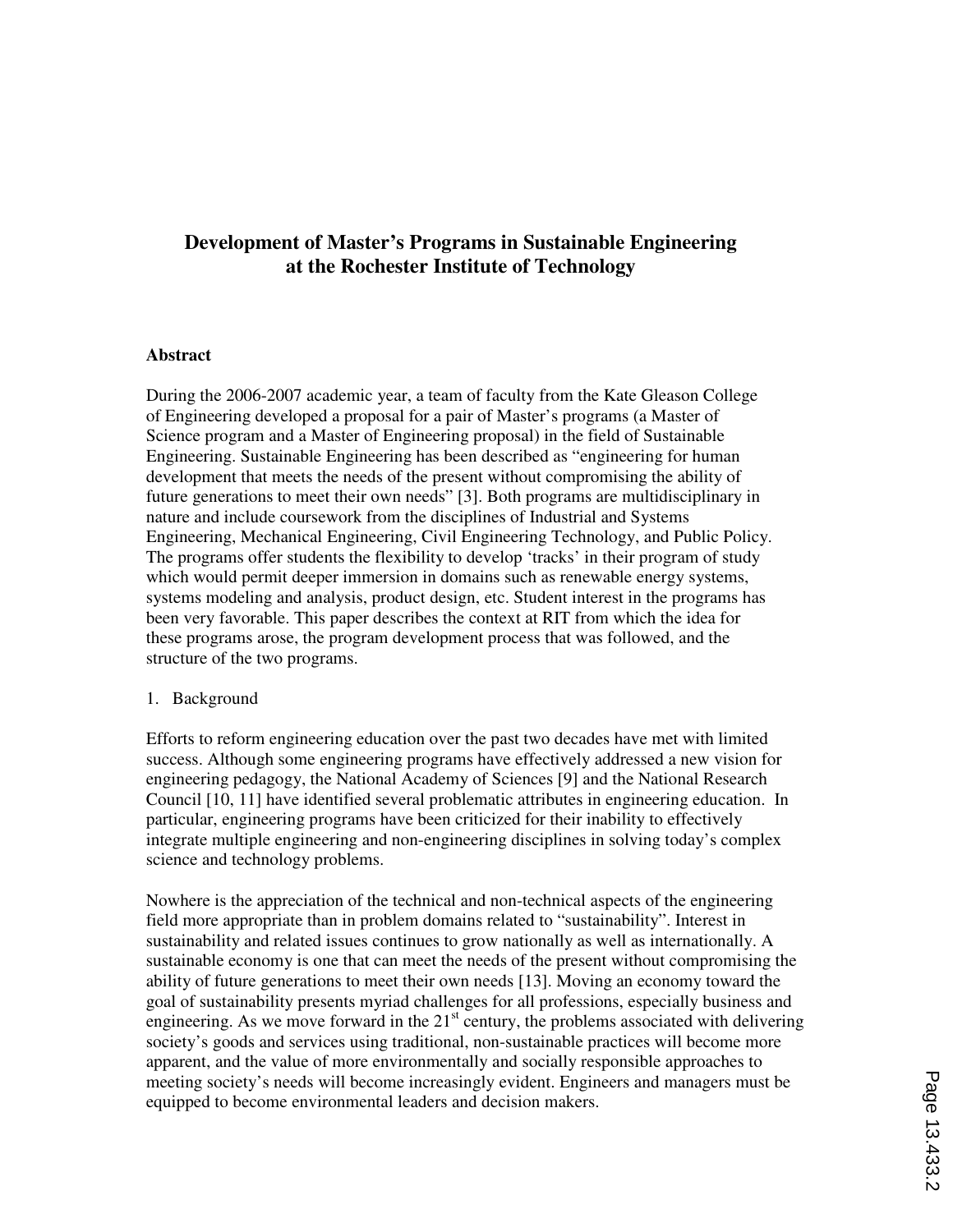Toward this end, college curricula will need to change in order to equip engineers and business leaders with the tools they will need to meet the challenge of delivering goods and services through sustainable means. This notion is reinforced by the inclusion of knowledge about sustainability as one of the core criteria that engineering programs must demonstrate their students attain in order to earn accreditation by the Accreditation Board for Engineering and Technology.

 Engineering programs must demonstrate that their students attain… an ability to design a system, component, or process to meet desired needs within realistic constraints such as economic, environmental, social, political, ethical, health and safety, manufacturability and sustainability [1]

The Kate Gleason College of Engineering (KGCOE) at the Rochester Institute of Technology (RIT) has about 700 students enrolled in its five engineering programs. In recent years the college has seen significant innovation in the areas of sustainability and sustainable engineering. Some of these innovations have been motivated by faculty involved in this area, others by students interested in working in the area of sustainability. Many of the innovations are curricular in nature while others evolved from the convergence of volunteerism and professional development. This paper describes the forces that motivated the development of two Master's level programs in Sustainable Engineering, and the interdisciplinary curricula that comprises them.

### 2. Early Graduate Student Work

Some of the early sustainability oriented work in the KGCOE was undertaken by graduate students in the Mechanical Engineering (ME) and the Industrial and Systems Engineering (ISE) departments working on their MS theses. Typically, these thesis projects involved the application of traditional optimization or analysis techniques to problem domains with environmental themes. Early examples include

- Using Product Architecture to Maximize Environmental Performance [12], and
- Utilization of Statistical Tools to Identify Assignable Causes of Variability and Model Performance of a Wet Electrostatic Precipitator (WESP) 514]

#### 3. Course Development

Given the level of interest being demonstrated by students, it became clear to the faculty and administration of KGCOE that the development of formal engineering courses dealing with sustainability themes would be useful. The first such courses developed in KGCOE were "Fuel Cell Technology" (offered by the ME department), "Fundamentals of Sustainable Engineering", and "Lifecycle Costing and Assessment" (offered by ISE).

The Fuel Cell Technology course (introduced in 2001) teaches fuel cell basics and operating principles for the various fuel cell technologies (polymer electrolyte membrane, phosphoric acid, molten carbonate, and solid oxide). The various technologies are reviewed with respect to thermal system design and analysis issues, limitations, cost effectiveness and efficiency.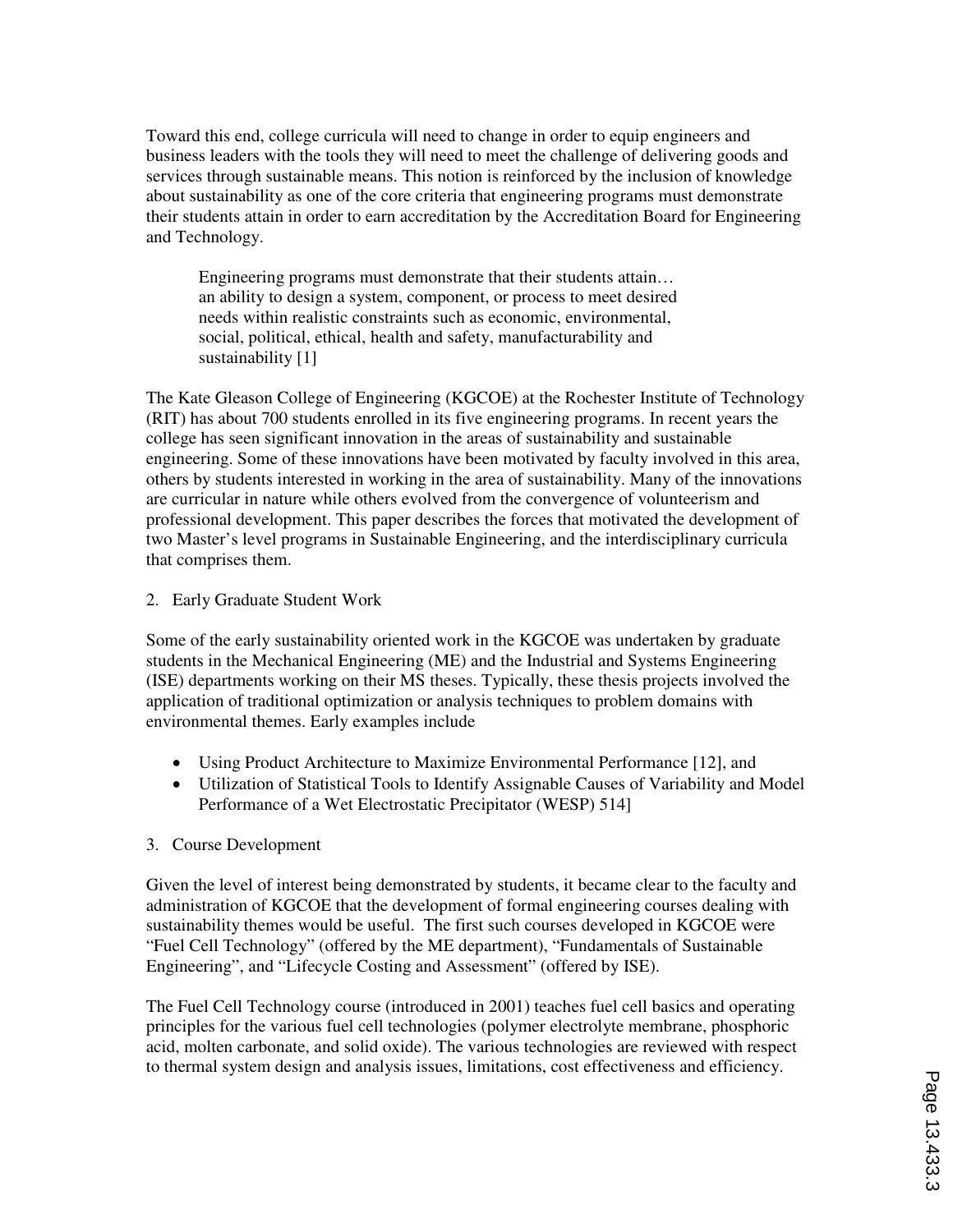Fundamentals of Sustainable Engineering (introduced in 2002) is a survey course that reviews the product lifecycle from various perspectives and highlights the leverage over material, process, and environmental impacts available at the design phase. The course introduces and evaluates tools and strategies for reducing the environmental impacts associated with the sourcing, manufacture, use, and retirement of products. Students in this course are required to complete two team based projects that require independent research and presentation of the results to the class.

The Lifecycle Costing and Assessment course (first taught in 2004) introduces students to the challenges posed when trying to determine the total lifecycle costs associated with a product or a process design. Various costing models and their inherent assumptions are reviewed and critiqued, and the inability of traditional costing models to account for important environmental and social externalities is highlighted. The Lifecycle Assessment approach for quantifying environmental and social externalities is introduced, and three specific LCA techniques (Streamlined Lifecycle Assessment, Economic Input/Output LCA, and Process/Inventory Based LCA) are covered. Students in this course must perform each type of LCA on a specific product and report their findings to the class.

These courses proved to be popular electives, and are currently offered once each academic year.

In addition to being included in these new course offerings, sustainability themes have been integrated into the capstone design experience that is required of all engineering programs receiving accreditation from the Accreditation Board for Engineering and Technology (ABET). In the KGCOE, the multidisciplinary senior design experience spans 2 quarters (20 weeks) for most students, and 3 quarters (30 weeks) for those who wish to be project leaders. Multidisciplinary teams of 4 to 8 students work on open ended design projects and move through a phases and gates process to generate the deliverables that they define. Initially, in 2004, only two of the 50 or so projects directly addressed problems with a sustainability theme. However, these projects and others that followed proved to be very popular among senior engineering students. Demand for projects has been so strong that currently the Multidisciplinary Senior Design program lists a "Sustainable Products, Systems, and Technologies" track as one of six available project focus areas. Four project families (Sustainable Technologies for Developing Nations, Sustainable Technologies for the RIT Campus, Sustainable Technologies for the Global Marketplace, and Next Generation Thermo-Electric Systems) have been opened within this track (more than any other track). More detailed information can be found at the following website: http://edge.rit.edu/content/DPM/public/Proposed%20Projects

#### 4. Later Graduate Student Work

Many of the students who were exposed to sustainability topics through the courses and projects described above chose to do Master's work with sustainability themes. In many cases the exposure to the courses described above enabled the students to engage much more sophisticated problems than they could have addressed without this preparation. Examples of later Master's thesis titles (some are ongoing) include:

• Large Scale Proactive Approach to Reducing Energy Consumption of city Buildings in Rochester [6]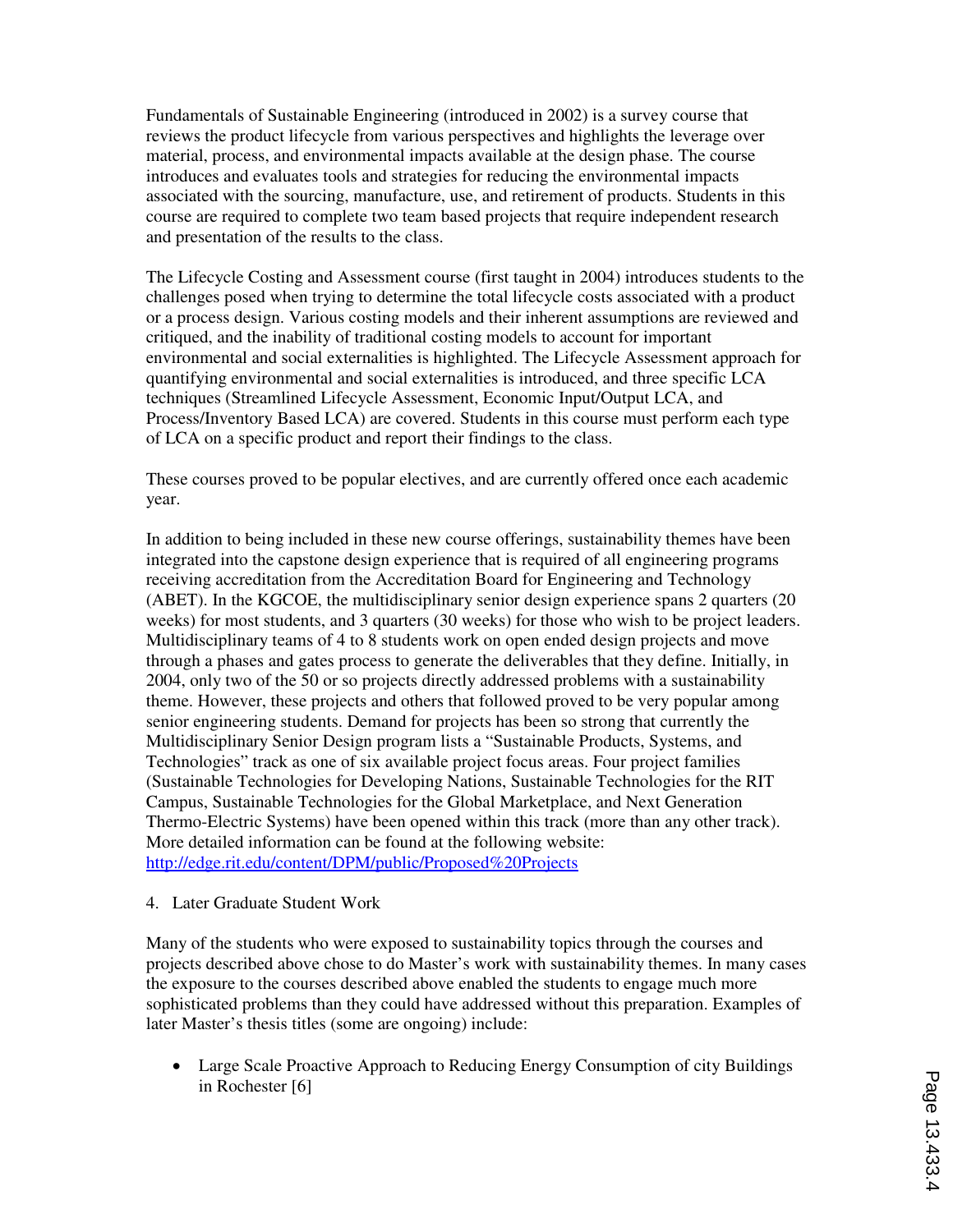- Remanufacturing Alternatives to Reduce the Magnitude of Environmental Impacts Using TRACI [8]
- Exergetic Based Leak Detection and Diagnosis Methodology for Automotive Carbon Dioxide Air Conditioning Systems [2]
- Making Sustainable and Environmental Improvements through focused Factories [7]
- Exergetic Analysis of Energy Intensive Systems within Buildings [5]
- Economic and Environmental Impacts of Waste Cooking Oil Collection for Use as Biodiesel [15]
- Modeling Environmental Impact of Demand Variability upon Supply Chains in the beverage Industry [4]
- 5. A Student Professional Society

By the Fall of 2005, student interest in sustainability in the KGCOE had reached the point where it appeared that there was a critical mass large enough to support a student professional society committed to the goals of sustainability. A team of students (graduate and undergraduate) took on the responsibility of developing a charter for and founding the RIT student chapter of Engineers for a Sustainable World (ESW). The stated mission of the chapter at RIT is "To involve the students in hands-on experience and projects that will ultimately improve sustainability worldwide."

The ESW chapter has taken on a number of initiatives, on campus and off. Many of these projects could be described as active learning experiences and service learning opportunities. For example, as part of their philanthropic mission, the ESW chapter has partnered with a homeless shelter in downtown Rochester. Each week a team of students volunteers to work at the shelter sorting food, serving meals, or performing needed repairs. Other projects attempt to further awareness of sustainability on campus. For instance, the chapter has hosted two UV Tube workshops where students learn of the problems associated with lack of potable water in developing nations, and actually fabricate a working ultraviolet water sterilizer. ESW also arranges tours (open to the campus community) of recycling centers, landfill operations, environmentally responsible manufacturers, etc. as well as book drives for donations and electronic recycling efforts. The group has also undertaken efforts to improve the environmental performance of the RIT campus. Projects of this sort include an energy audit of student housing, and the generation of a proposal requesting state funding to support the replacement of incandescent lighting systems with fluorescent or LED technology.

6. Development of a Program Minor

The two factors of student interest in sustainability and course development in this area seem to be part of a positive reinforcement loop: as more students become interested in sustainability, they would like to take more courses with those themes, and, as more courses of this type are offered, more students become interested in the area. This cycle, in part, led to the development of a multidisciplinary minor in Sustainable Product Development.

At RIT, a program minor consists of 5 courses (20 credit hours) in a related area. The Sustainable Product Development minor is aimed at students interested in exploring issues associated with developing and delivering sustainable product systems. Courses in the minor enhance understanding of the three dimensions of sustainability (economic, ethical, environmental), develop awareness of the need for more sustainable approaches to product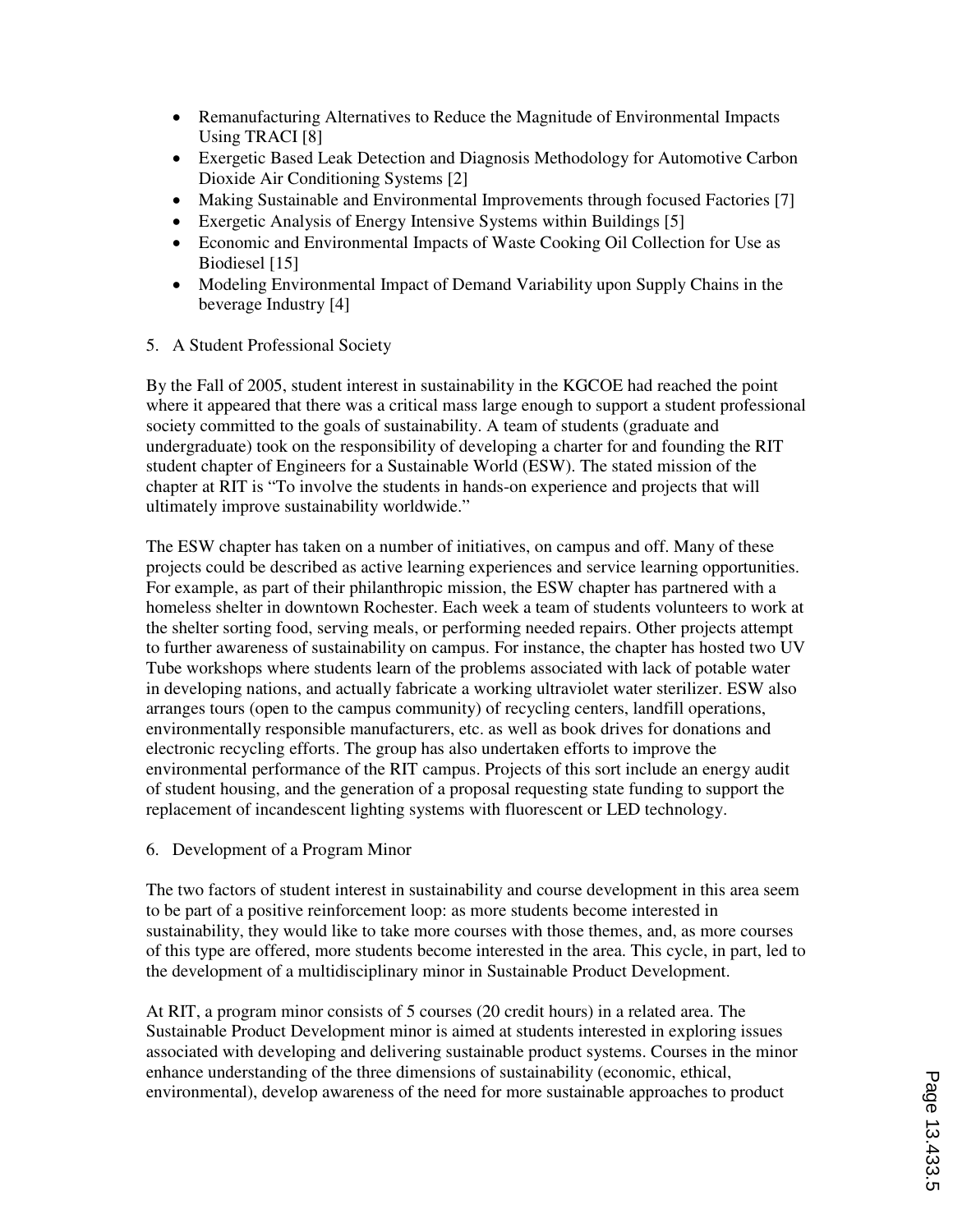development, and explore strategies for developing and delivering sustainable product systems.

The minor is administered through the ISE department, but it is structured to guarantee a truly multidisciplinary experience. There are three required core courses that are offered by the ISE department (Engineering Economics, Fundamentals of Sustainable Engineering, and LifeCycle Costing and Assessment). Of the two remaining courses, one must be taken from a list of available "Social Context Electives" and the other must be taken from the list of available "Technical Electives". The Social Context Electives feature courses from the Management Department in the College of Business and courses from the Department of Public Policy in the College of Liberal Arts. The Technical Electives consist of sustainability themed courses from the KGCOE and appropriate courses from the Civil Engineering Technology, Environmental Management and Safety Department in the College of Applied Science and Technology. More details are available at

http://www.rit.edu/~633www/minors/SPD/index.html. During its first year, 6 undergraduate students were enrolled in the minor. This is more than participate in either of the other two minors offered by the ISE department, and is considered quite remarkable, given the newness of the minor and the lack of publicity promoting it.

It should be emphasized here that the minor in Sustainable Product Development was designed to be available to non-engineering students as well as those enrolled in engineering programs. So far, in addition to engineering students, students from business programs and from the Industrial Design program have participated in the courses in the minor. We expect non-engineering participation to grow as the minor matures and is better publicized.

7. Development of Graduate Programs

Given the continued student interest in sustainability themed engineering education and continued course development to support those interests, the leadership of the KGCOE determined that it would be appropriate to introduce graduate level programs in this area.

A core team of faculty was assembled with representation from the ME department and the ISE department. These departments would be responsible for delivering the majority of the program content.

Two graduate programs were proposed, a Master of Science program (which culminates with the completion of a Master thesis) and a Master of Engineering degree program (which does not require the thesis). Both programs are titled "Sustainable Engineering". The objectives of the programs are to equip engineers with the tools they will need to meet the challenges associated with delivering goods, energy and services through sustainable means. These programs will deliver education on sustainable design methods related to the design of products, processes, and energy related systems as well as end of life management decision tools and technologies.

The structure of the M.Eng. program is shown in Figure 1, and that of the M.S. program in Figure 2.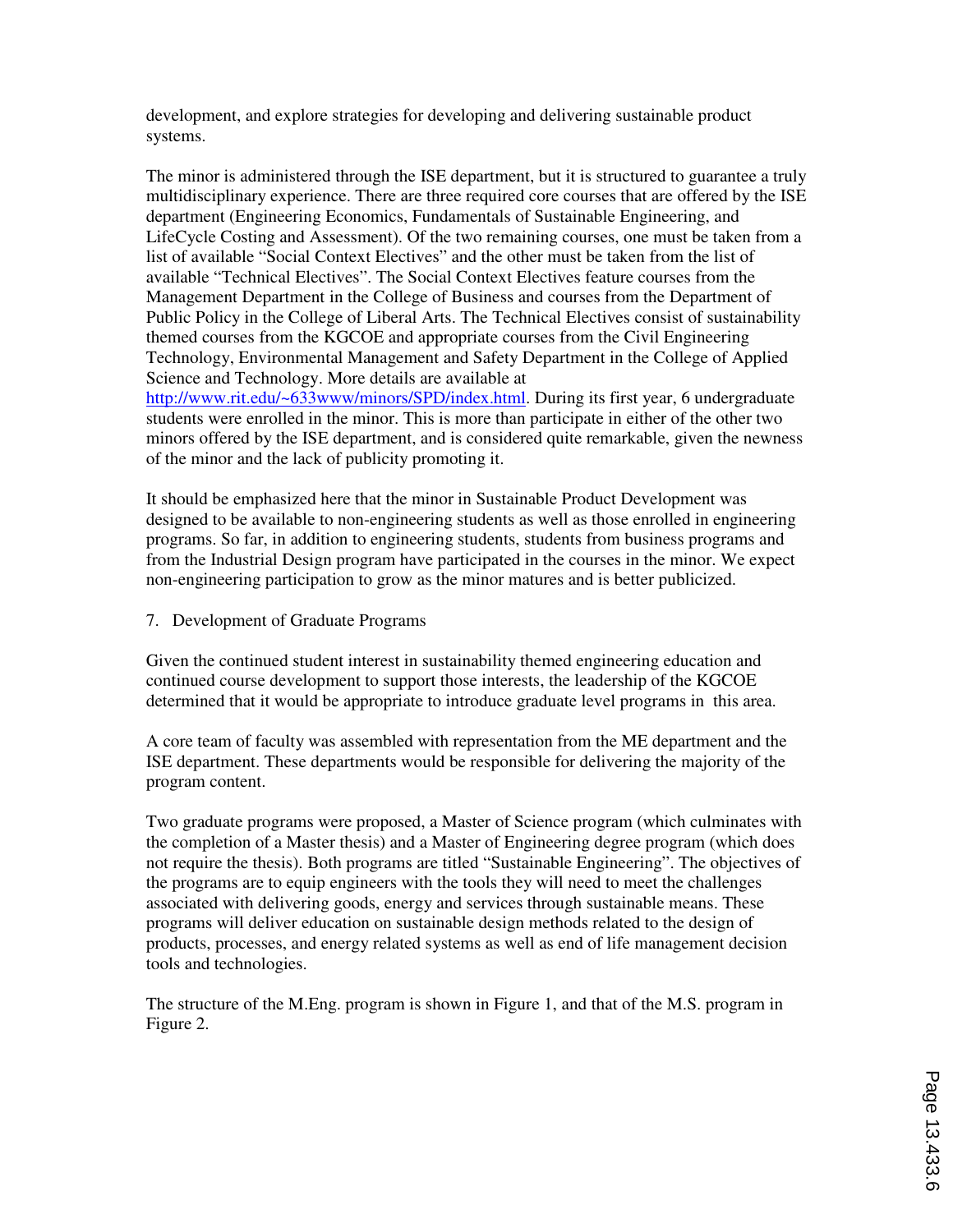

Fig. 1. Curricular Structure of the Master of Engineering Program in Sustainable Engineering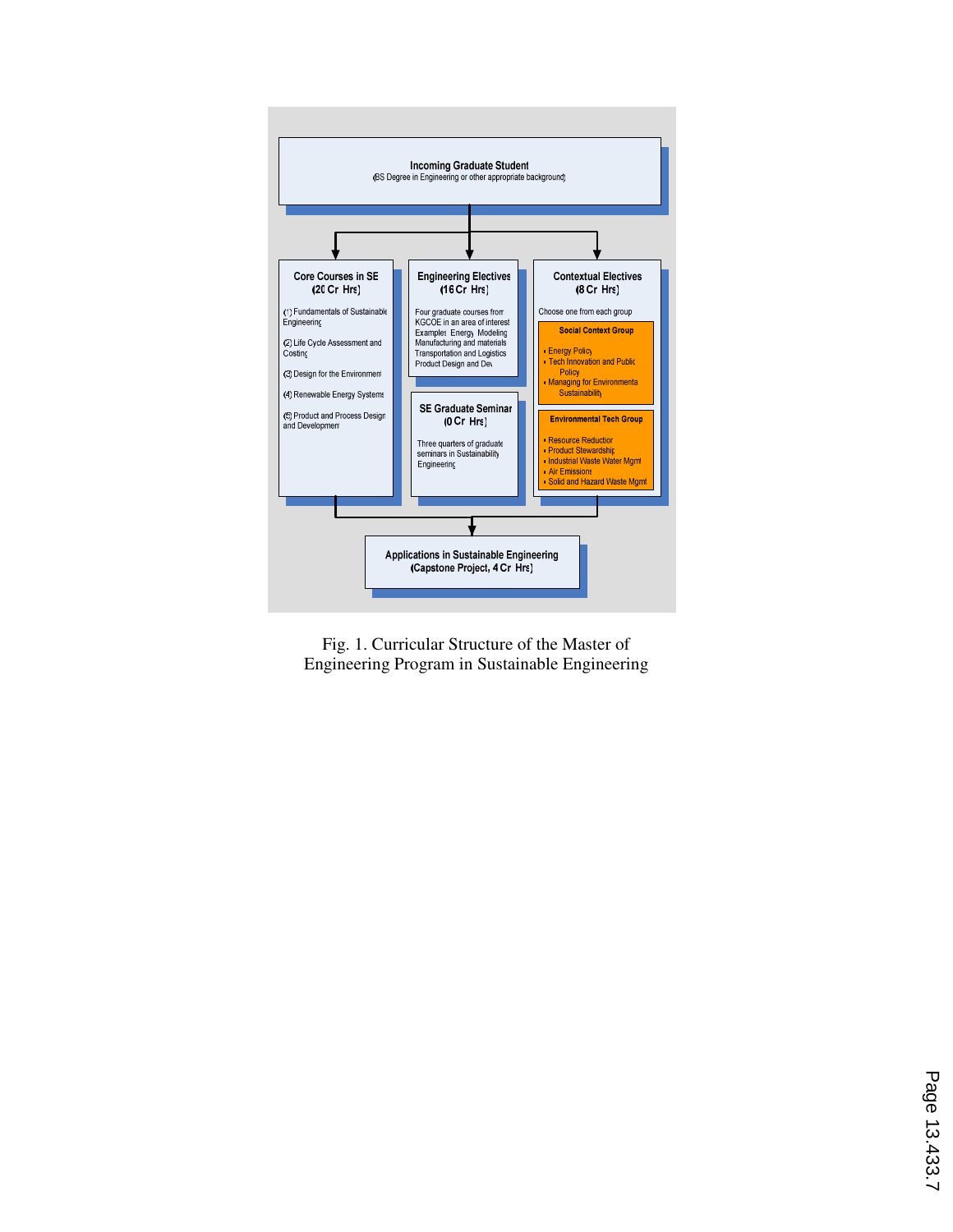

Fig. 2. Curricular Structure of the Master of Science Program in Sustainable Engineering

Both programs target engineering or other technically trained students with Bachelor of Science Degrees. Both programs rely on a combination of a set of core courses, a set of technical electives from within the KGCOE, and a set of contextual electives taken from outside the KGCOE. The elements of the programs are described below.

## *7.1 Core Courses*

The core courses are intended to provide students with the foundations of sustainable engineering. These courses are hosted by the Departments of Industrial and Systems Engineering and Mechanical Engineering (KGCOE).

#### *7.2 Engineering Electives*

This set of courses is intended to support the student's main areas of interest or research, as driven by the capstone or thesis. These consist of either four courses (16 credit hours for M.Eng. students) or two courses (8 credit hours for M.S. students) that will be chosen in conjunction with the advisor from course offerings in any concentration area within KGCOE. Some example concentration areas include (but are not limited to) the following: Energy, Modeling, Manufacturing and Materials, Transportation and Logistics, and Product Development.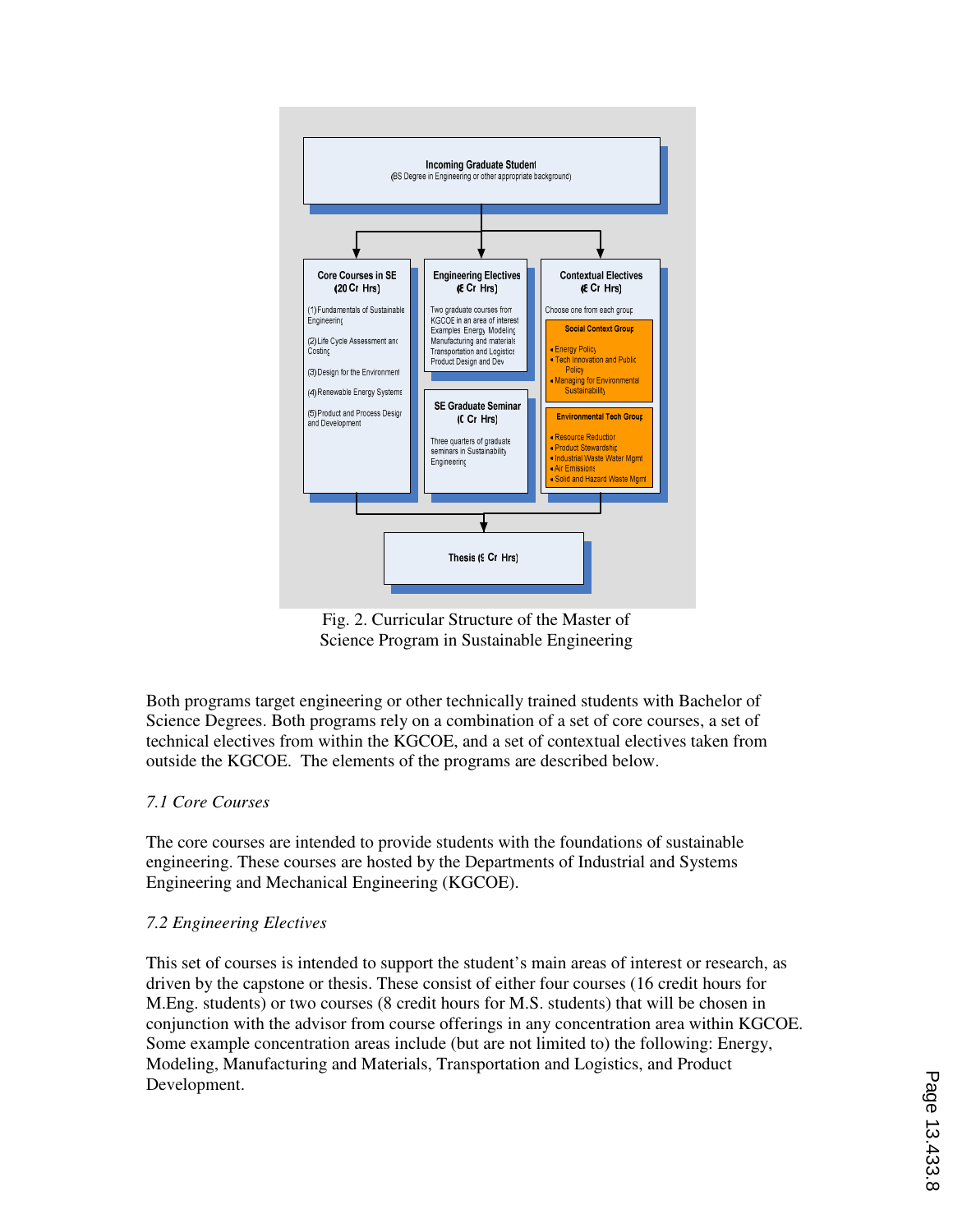## *7.3 Contextual Electives*

This course set is intended to complement the student's preparation with knowledge in areas that may lie outside the direct scope of engineering. One course (4 credit hours) is required in the Social Context group, which will be delivered by the Department of Public Policy or the College of Business, while the other course (4 credit hours) is required in Environmental Technology, to be delivered by the Department of Civil Engineering Technology, Environmental Management and Safety. Currently, the social context group includes course offerings such as "Energy Policy", "Technological Innovation and Public Policy", and "Managing for Environmental Sustainability". The Environmental Technology group currently includes courses in "Resource Reduction", "Product Stewardship", "Industrial Waste Water Management", "Air Emissions", and "Solid and Hazardous Waste Management". Both of these lists are expected to grow as the new graduate programs gain visibility and academic departments expand their portfolios to include appropriate courses.

### *7.4 Sustainable Engineering Seminar Series*

The seminar series is intended to expose the students to a variety of topics and speakers that are both current and relevant to the field. A graduate seminar series currently exists in each of the host departments (Industrial and Systems Engineering and Mechanical Engineering). The idea is for the SE Seminar Series to be offered as a subset of the existing series and jointly for both departments.

### *7.5 Capstone Project or Thesis*

For each program there is a required summary capstone experience. For the Applications of Sustainable Engineering capstone project (for M.Eng. students, 4 credit hours), students are expected to develop a design or an implementation with applications in sustainability. Comprehensive assessments of such developments are anticipated. In the thesis (for M.S. students, 9 credit hours), students are expected to engage in a novel research problem. A formal written thesis and oral defense before a faculty committee are required.

#### 8. Summary

At the KGCOE, student interest has motivated a number of developments with respect to the discipline of sustainable engineering. These developments include

- expanded course offerings with sustainability themes
- a richer selection of sustainability oriented multidisciplinary senior design experiences
- the founding of a chapter of Engineers for a Sustainable World at RIT
- the establishment of an undergraduate minor program in Sustainable Product Development
- the creation of two Master's degree programs in Sustainable Engineering

These initiatives have been true grass-roots efforts motivated by student and faculty interest. This presents a sharp contrast from the top-down approach often taken by administration when developing curricula. The positive reinforcement loop that has taken place in engineering at RIT should be noted: early efforts attracted increased student and faculty interest, which in turn led to further effort and development of sustainability themed curricula.